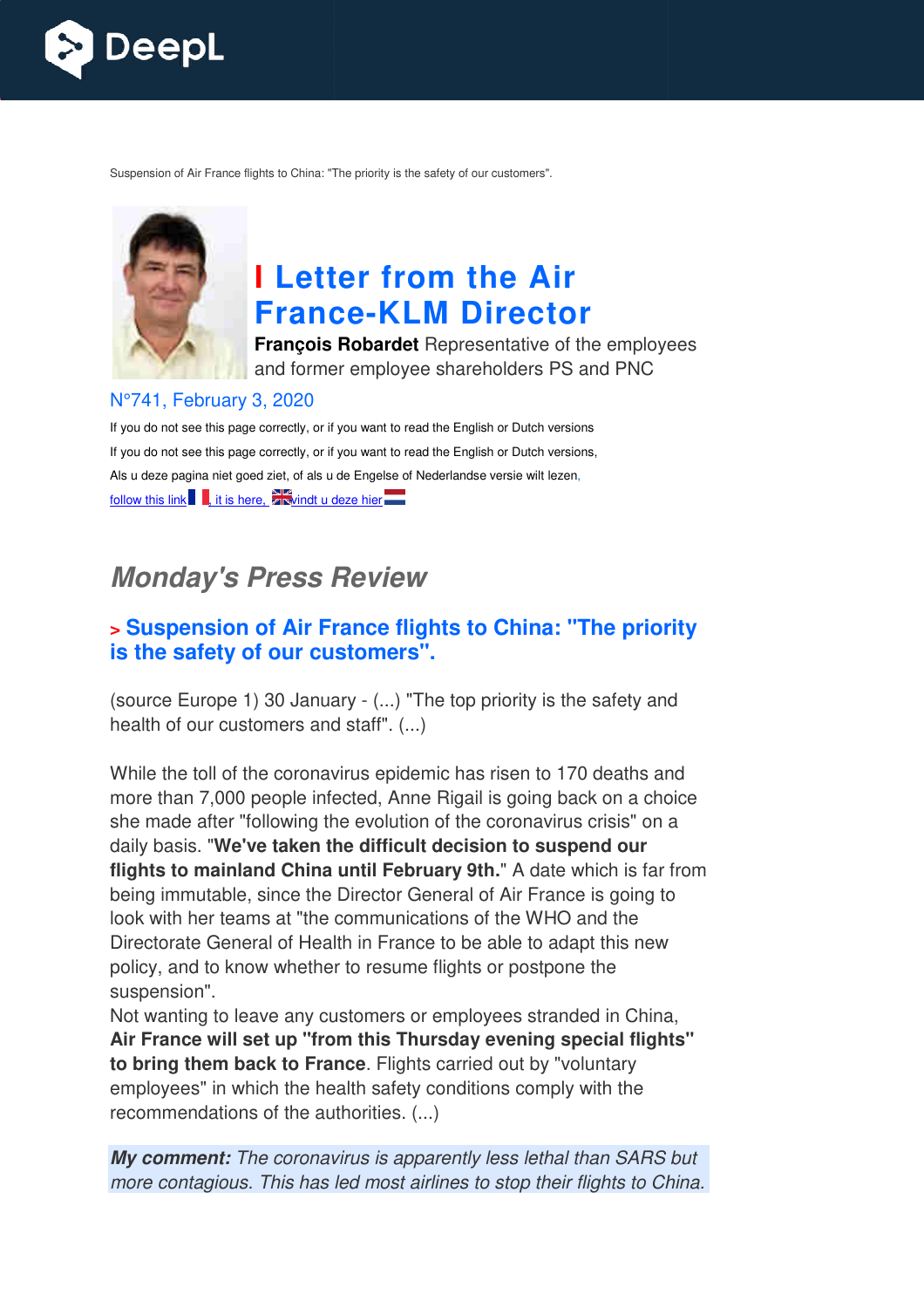*If the epidemic continues, Asian airlines already in difficulty, such as HNA and Cathay Pacific, could see their situation worsen.*

#### **> A second activity for Lelystad**

(source De Telegraaf translated with Deepl) 23 January - **The controversy over the opening of Lelystad airport as a leisure airport continues** and behind the scenes there is already talk of building a second runway for this controversial airport. (...)

 According to some 30 Lelystad airlines, the airport has made concrete plans for this second runway in order to be able to continue to carry out, for example, training flights for professional pilots. This concerns more than 100,000 take-offs and landings per year. Eventually, leisure traffic is expected to represent 45,000 flights. (...)

 In The Hague, the minister still has to cut the difficult Lelystad knot in consultation with the House of Representatives, while both supporters and opponents of enlargement are fighting hard. (...)

**A decision is expected this month on whether Lelystad Airport will be open for leisure flights in 2020**. The entire aviation sector is eagerly awaiting how the Remkes committee's advice on nitrogen will translate into growth plans for the Netherlands.

Tomorrow, KLM staff will present a petition in The Hague asking politicians to put their money where their mouth is. "The KLM group is at a standstill now, it's no longer possible," observes one insider.

**The opening of Lelystad airport has already been postponed three times under pressure from action groups** in Gelderland and Overijssel **who want to keep things calm.** According to director Hanne Buis, Lelystad Airport, which has been expanded by 250 million euros, is ready for a new start. (...)

**My comment:** *The extension of Schiphol and the opening of Lelystad are hotly debated in the Netherlands. Environmental issues (noise and pollution) are at the centre of the debates.*

#### **> Three Dutch pilots are allowed to leave Argentina**

(source De Telegraaf translated with Deepl) February 1 - **The three Dutch pilots arrested in Argentina are allowed to leave the country**. The time they will return home will not be announced for reasons of confidentiality, KLM reported on Saturday.

Earlier this month, the three men were arrested at Ezeiza International Airport near the Argentinean capital, Buenos Aires. **A**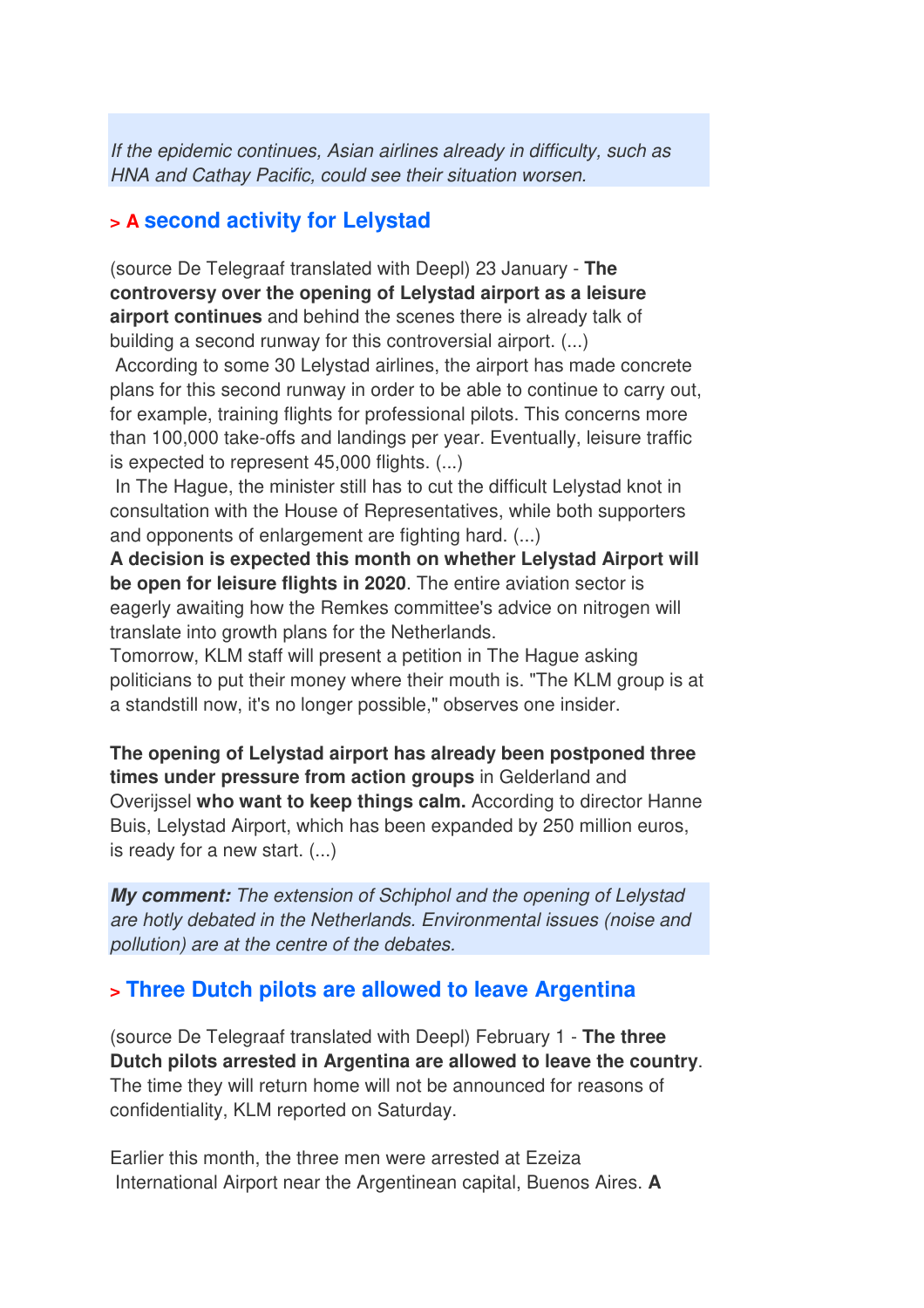**consignment of cocaine had been intercepted in their cargo plane,** which reportedly weighed 88 kilograms.

On Monday, it was learned that the pilots had been released because **the public prosecutor's office in Argentina saw no reason to prosecute them.** Before the three men were allowed to leave Argentina, certain formalities had to be completed, KLM reported.

**My comment:** *It's a relief for the three KLM pilots who were detained in Argentina after cocaine was discovered in the holds of their cargo plane.*

*The decision to release them was pending. Pilots are not required to control the loading and unloading of cargo. They only check that the documents are correct and that there are no dangerous goods on board.* 

#### **> ATR makes its last Air France Hop! flight and leaves the fleet**

(source Actu-Aero) 31 January - Inherited from the French regional airline Airlinair (...), the **turboprops, the** number of which reached 24 in the fleet by the end of 2015, **are the first victims of** Air France-KLM's CEO's declared **desire to rationalize the** French carrier's **entire fleet.**   $\left( \ldots \right)$ 

**This desire to reduce the number of cockpits is reflected in** practice **by the reduction from four types of aircraft to just two** for its shorthaul business, which it operates from two bases, and the objective that each of them will eventually accommodate only one type of aircraft: **the Embraer 170/190 at Paris-Orly and the CRJ-700/1000 at Lyon-Saint Exupéry.** 

Since the end of December, the airline has been operating only two 72 seat ATR72-600s on its network: F-HOPX, which made its last flight on 27 January and F-HOPZ, which made its last flight under the Air France HOP banner in the morning between Nantes and Orly.

**The next aircraft to leave the Air France HOP short-haul fleet will be the Embraer ERJ-145s**. The company currently operates 13 copies.

**My comment:** *The release of the ATRs in 2020 and the Embraer 145s in 2021 was announced by the Air France-KLM Group on 5 November 2019, during the presentation to investors.* 

*Some of the Air France HOP! routes with too few passengers to justify*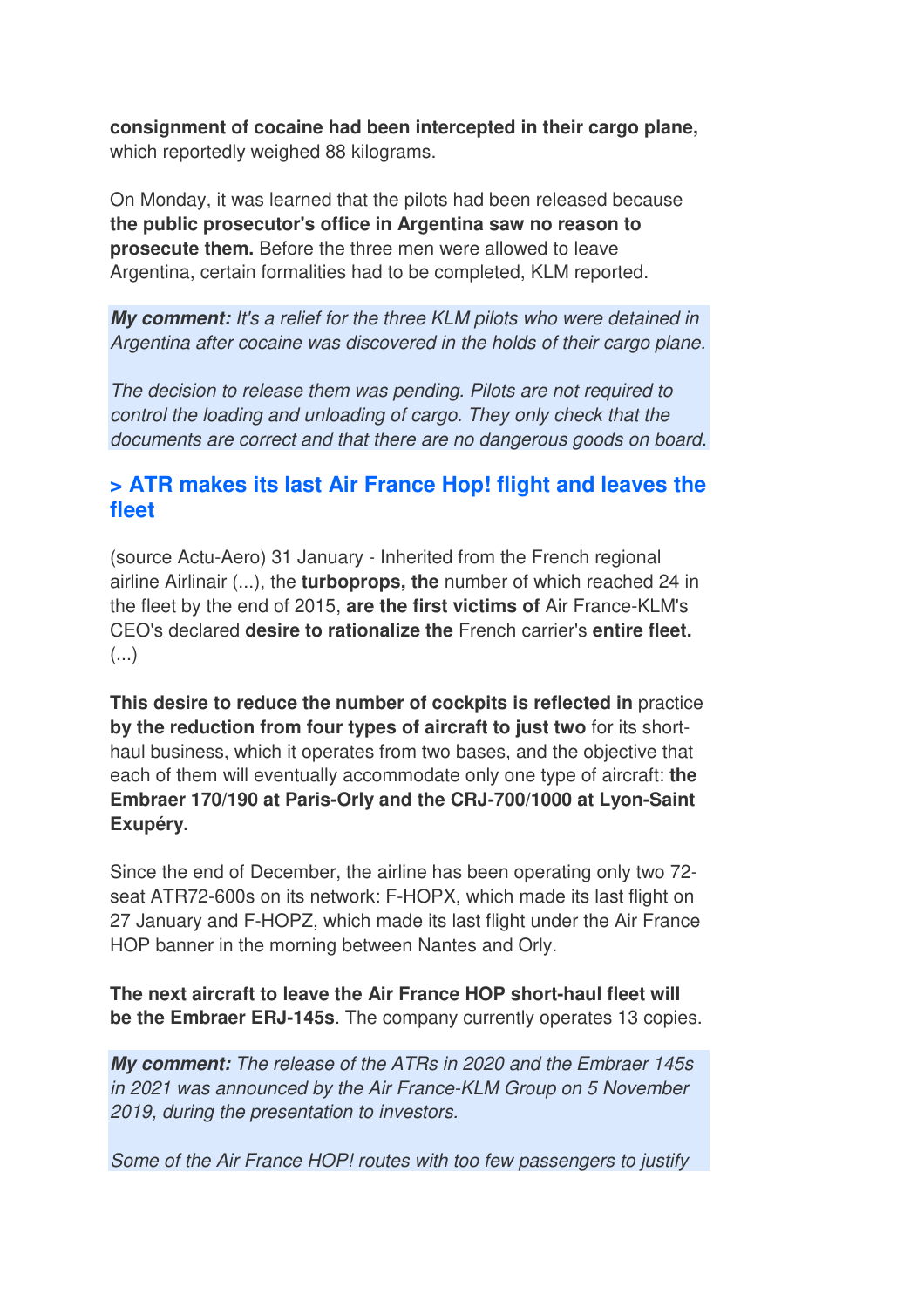*aircraft with more than 70 seats are operated by companies such as Chalair Aviation.*

#### **> 737 MAX: Ryanair considers further job cuts**

(source AFP) 29 January - Low-cost airline **Ryanair is threatening further job cuts and base closures due** to additional delays in the delivery of Boeing Max 737.

In a letter addressed to its staff dated 27 January and transmitted on Wednesday to AFP, the Irish carrier regrets "the additional bad news" concerning Boeing's aircraft. (...)

 Ryanair's fleet consists exclusively of Boeing aircraft and its growth plans are therefore disrupted by the problems with the 737 Max. (...) **Ryanair explains** in this letter **that it will therefore not be able to receive the ten 737 Max it was hoping for before the 2020 summer season**. He now expects September or October at the earliest.

**The group was expecting to receive 58 Max for this summer** before gradually revising its ambitions downwards... (...)

 The Ryanair group, headed by Michael O'Leary, is now reorganised into four companies, namely Ryanair DAC, which groups together the bulk of the activities, as well as the Austrian Lauda, the Maltese Malta Air and the Polish Buzz. (...)

 Despite these uncertainties, **Ryanair raised on January 10 its earnings forecast for its postponed 2019-2020 fiscal year** (ended in March) thanks to a good Christmas period and better-than-expected bookings for the beginning of the year.

#### **> India relaunches the privatisation of its state-owned airline Air India**

(source Les Echos) January 27 - (...) **The government of Narendra Modi launched on Monday the umpteenth attempt to rescue the** struggling **carrier.** 

The published tender document provides, this time, for the full takeover of the State's shareholding, including full control of the low-cost subsidiary, **Air India** Express, as well as a 50 % stake in AISATS, the airport services company. The candidates have until March 17 to express their interest in the takeover of the airline group, which is **indebted to the tune of \$8 billion**.

And the Minister of Civil Aviation, Hardeep Singh Puri, has done nothing to embellish things. "Because of its accumulated debt, the financial situation can be described as very fragile and **Air India as a debt trap,**" he said. In the past, he had already warned of the risk of bankruptcy if the airline was not privatised. Because, according to him, "any private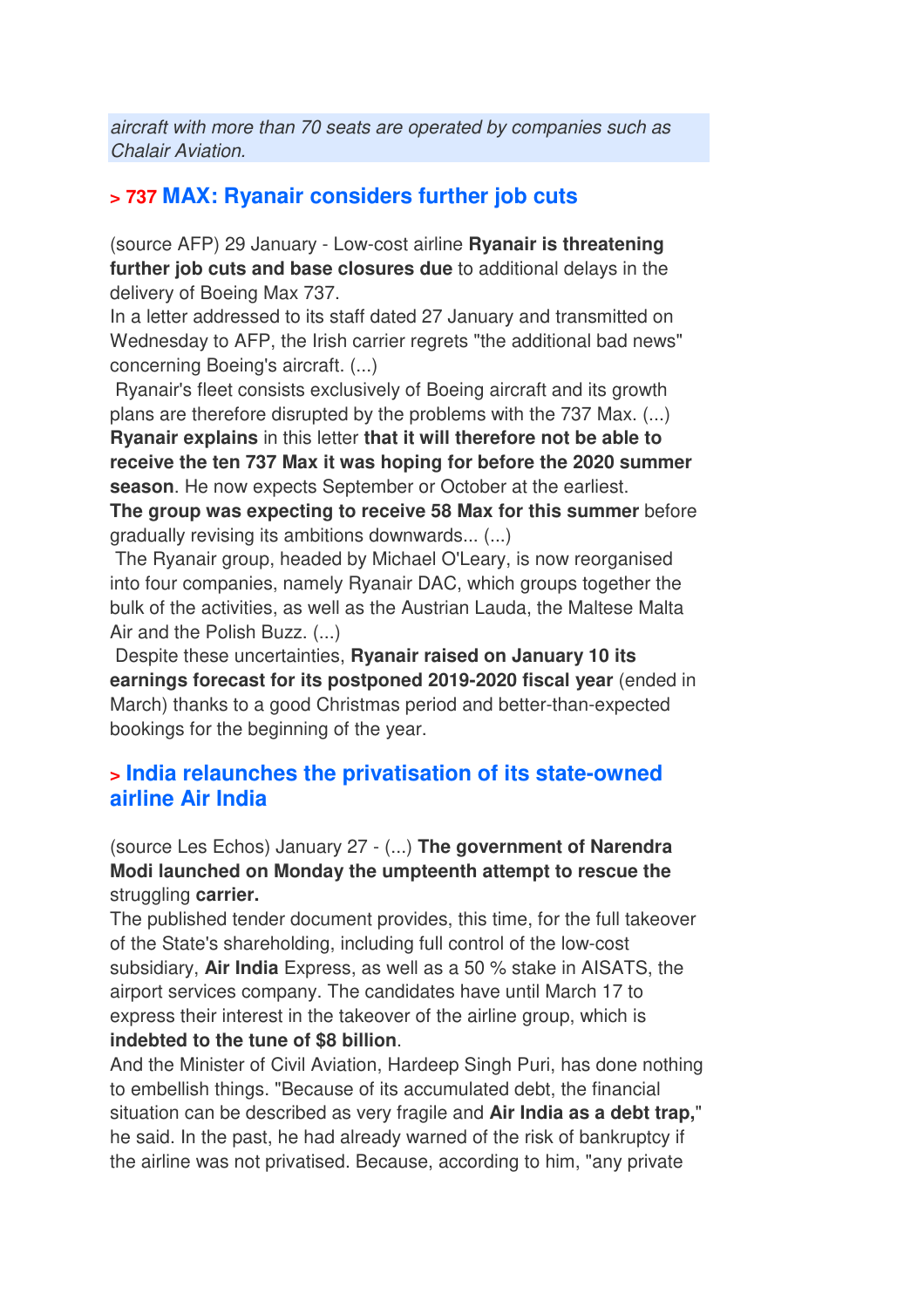investor can reverse the trend and bring operational and financial efficiency. "The **potential buyers will still have to assume liabilities of approximately \$3.3 billion and retain the company's name, Air India, under the preliminary terms of the offer.** 

 If foreign investment is not excluded, control and beneficial ownership of the airline will have to remain in the hands of an Indian entity. With this new offer, the government assures that it has learned from the previous offer.

This time, **"the offer proposed by the Indian government is very attractive," says Kapil Kaul, director for South Asia of the CAPA-Centre for Aviation cited by the Bloomberg agency, in** particular because of the complete exit of the State from the capital of Air India. "We expect a significant response," anticipates the expert. Civil Aviation Minister Hardeep Singh Puri stressed that Air India is a "great asset". In particular, it promotes its 98 destinations, 42 of which are international.  $($ ...)

**My comment:** *For several years now, the price war between airlines has been raging on the domestic market in India. Internationally, Indian airlines suffer from the price of kerosene taxed at 30%.* 

*This has led to the bankruptcy of several Indian airlines in recent years, including Jet Airways and Kingfisher.* 

*Only Indigo (the airline that operates the most A320 neo in the world) manages not to lose money.*

#### **> South African Airways: a state-owned bank comes to the rescue of the airline on the verge of bankruptcy**

(source Le Journal de l'Aviation Avec AFP) 28 January - **The South African airline SAA, heavily in debt, is to receive 218 million euros from a state-owned bank in order to avoid bankruptcy, the** independent directors of the public group charged with restructuring it announced on Tuesday. (...)

 South African Airways (SAA), Africa's second largest airline, has been going through very serious turbulence for years.

**It has recorded no profit since 2011, has** a debt of at least (...) 570 million euros, and survives only on a permanent infusion of public money.

To avoid bankruptcy, a safeguard procedure for the company was launched in early December. (...)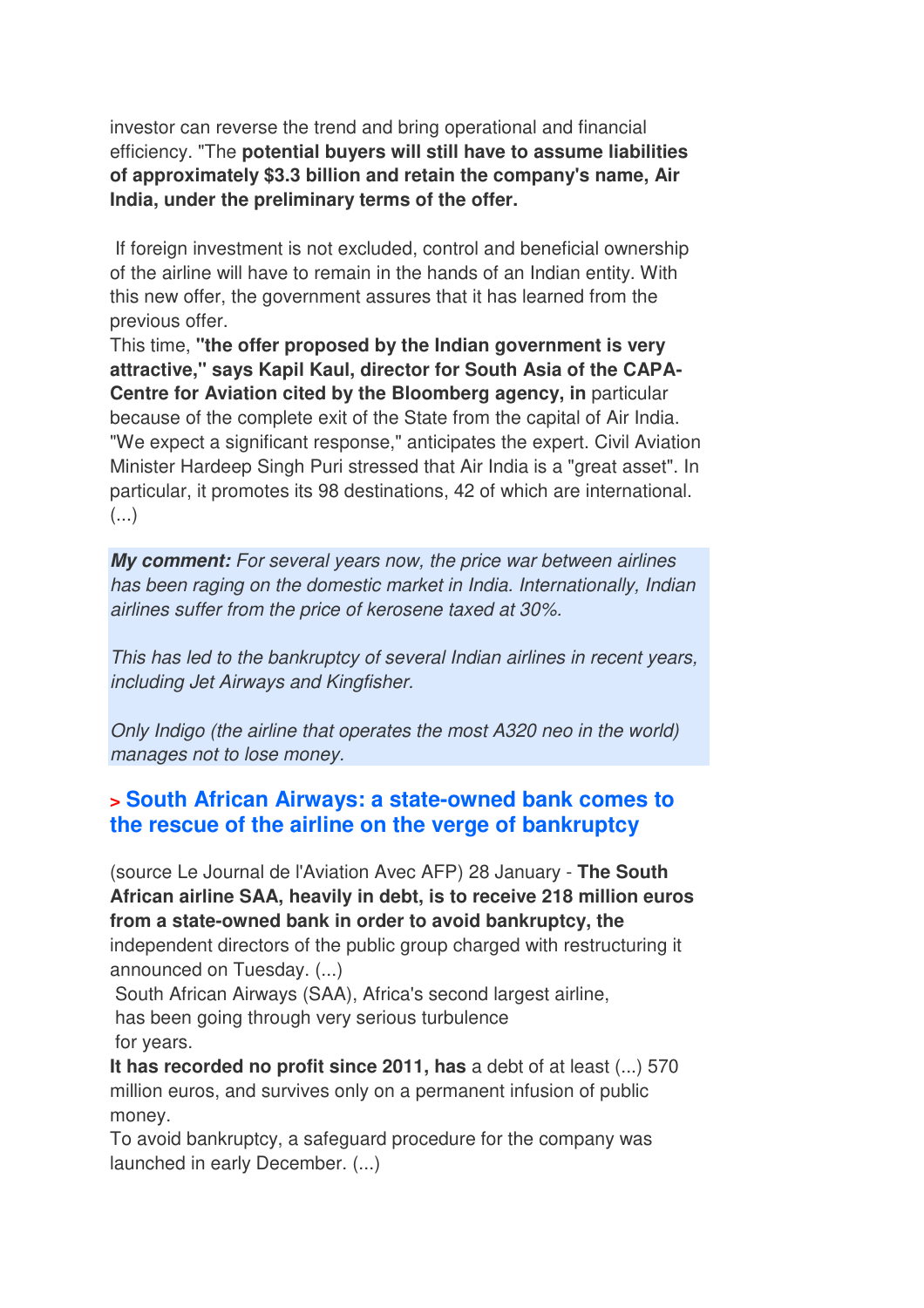**The restructuring plan for SAA**, which employs some 5 200 people, **should result in redundancies, the privatisation of several of the group's services and the elimination of some of its destinations.**

**My comment:** *Two days after this announcement, South African Airways cancelled about 100 flights in February, including about 50 international flights, in an effort to cut costs.*

#### **> Wright Electric launches development of an engine for a 186-seat electric aircraft**

(source Air & Cosmos) 31 January - **EasyJet partner** Wright **Electric will develop an electric motor and** announces its collaboration with UK aerospace company BAE Systems to accelerate the development of this new technology. The American start-up intends to carry out ground tests of its engine as early as 2021, followed by flight tests in 2023. **Wright Electric is developing megawatt scale electrical systems** that will be required for the flight of its 186-seat commercial electric aircraft, the Wright 1. To achieve this, the US start-up is building a 1.5 MW electric engine and a 3 kilovolt inverter. This engine will be the power plant for the Wright 1 electrical system. (...) Wright Electric will conduct aerodynamic tests on its fuselage, which will form the basis for the design of the propulsion system. **The company** 

**expects Wright 1 to enter service in 2030.** Many government agencies in the United States fund research in the field of electric aviation, including Nasa and the Air Force Research Laboratory (AFRL).

**My comment: You have to** *be very careful when talking about a future electric plane.* 

*Here, Wright Electric, a startup with about ten employees, is working on the design of an electric motor, not an airplane. This electric motor should have a power of 1.5MW (mega watts).* 

*By way of comparison, the four engines of the A400M develop 35MW. A nuclear power plant provides an output of 1000 MW, equivalent to the power of about 30 airplanes.* 

*In the future, it will be impossible to power an electric plane with batteries. Their weight is prohibitive.* 

*One of the solutions being considered would be to produce electricity from hydrogen. With one problem: hydrogen storage requires a cylindrical tank, like on rockets. The whole plane should be redesigned*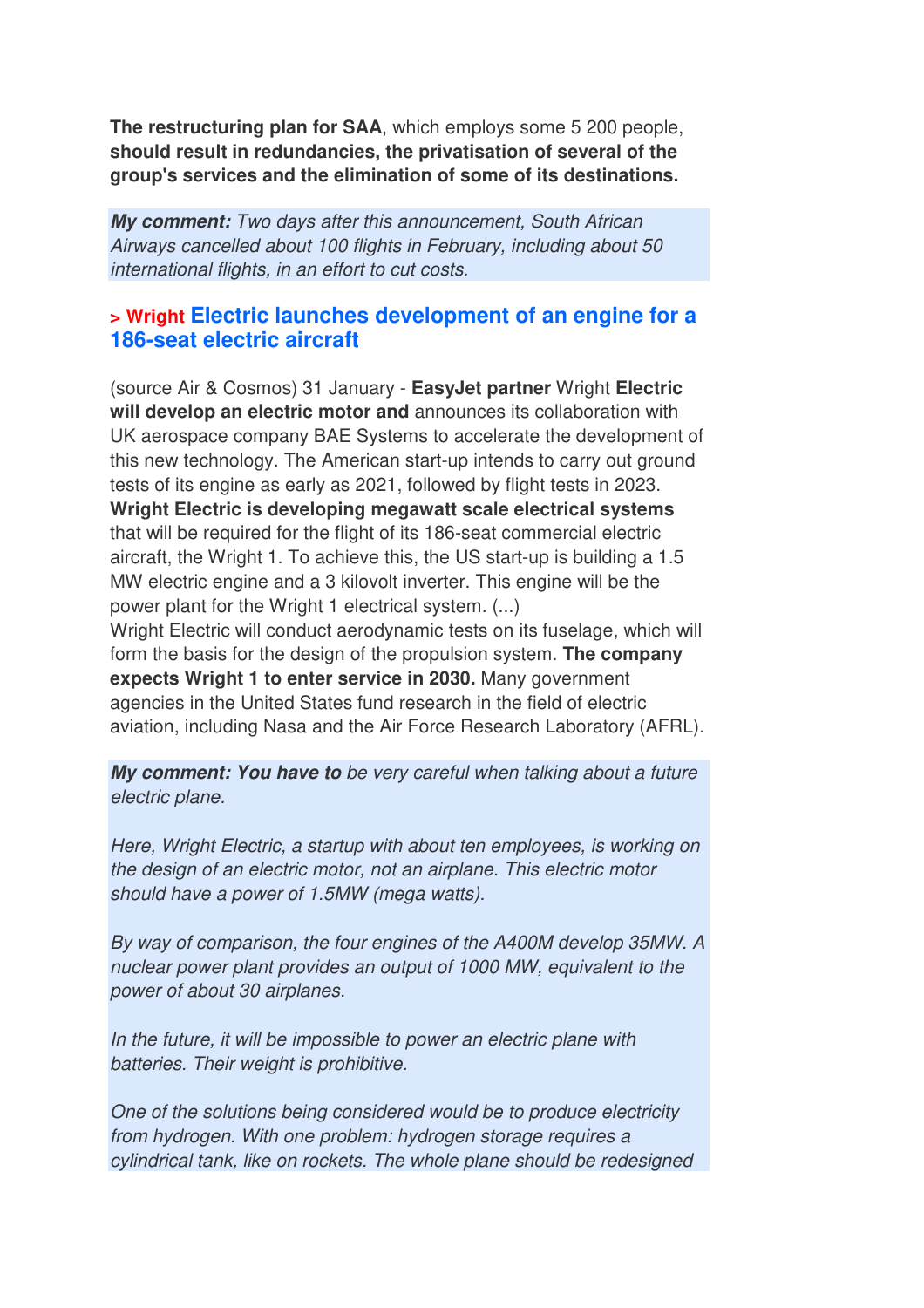#### *accordingly.*

#### **> Aviation industry advocacy for sustainable alternative fuels**

(source Reuters) 23 February - **Six major players in the French aeronautics sector are calling on the government to promote the development of a sustainable alternative fuel industry** "within a competitive and viable framework" in order to contribute to the reduction of CO2 emissions, considering that the eco-contribution of the 2002 finance law "will in no way contribute to the ecological transition". (...)

 The signatories are Guillaume Faury, President of Airbus, Anne Rigail, CEO of Air France KLM, Alain Battisti, President of the French National Federation of Merchant Aviation (Fnam), Eric Trappier, CEO of Dassault Aviation and President of the French Aerospace Industries Grouping (Gifas), Augustin de Romanet, CEO of the Aéroports de Paris Group, and Thomas Juin, President of the Union of French Airports (UAF&FA). The new tax "voted in the 2020 finance law will in no way contribute to the ecological transition of the sector," they say.

"We welcome the government's announcement of a roadmap on sustainable alternative fuels for aviation," they continued.

For the signatories, **it would be "desirable for France to encourage the development and financing of such a sector in** a competitive and viable framework for all players".

**They suggest incentive mechanisms** such as tax credit, tax exemption or tax allocation.

"Sustainable fuels could save up to 80% of CO2 emissions compared to fossil kerosene," they say.

**My comment:** *Sustainable fuel is today the only credible alternative to kerosene. Its development needs to be supported by governments.* 

*A first step was taken on 27 January with the announcement by the Minister for Ecological Transition of the launch of a roadmap for sustainable aviation biofuels in French air transport.*

#### **> United States: Airbus evades prosecution for corruption**

(source RFI) 23 January - **3.6 billion euros. This is the amount of the fines that the Airbus group will have to pay to the French, British and American authorities for acts of corruption committed between 2004 and 2016** in no less than 15 countries. A record amount, but one that allows the aircraft manufacturer to avoid legal action. Luxurious gifts to Chinese officials, the payment of bribes to fictitious intermediaries or not, all under the supervision of a department in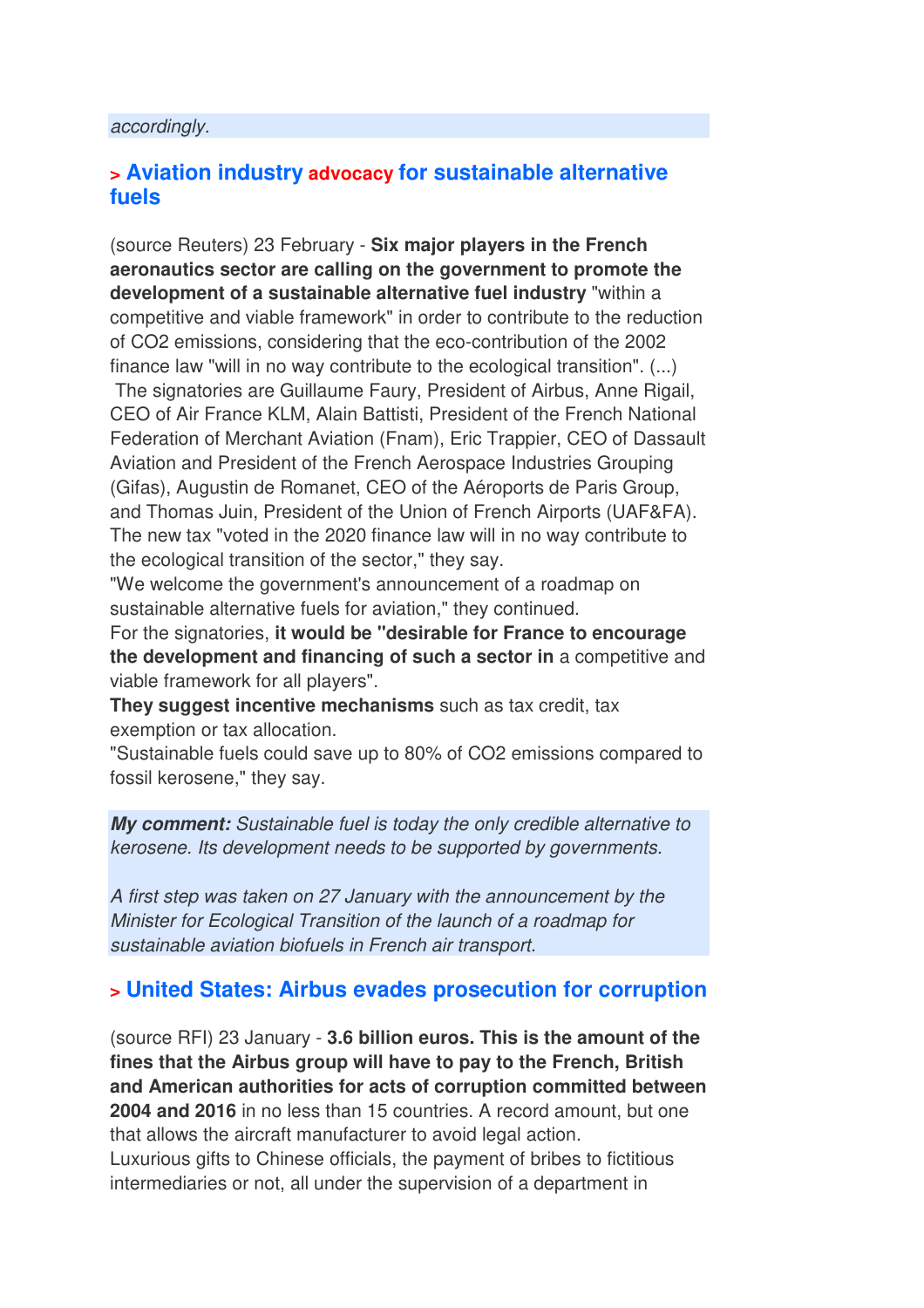charge of imagining the schemes to conceal these embezzlements. It is a legacy of Airbus that has been uncovered by the three jurisdictions working together. **"The agreements we have reached turn the page on unacceptable practices of the past,**" conceded Denis Ranque, Chairman of the Board of Directors, adding that important reforms have been adopted. In addition to eliminating the department in charge of remunerating the network of intermediaries, the group has strengthened its anti-corruption policy. (...) This had the effect of softening them up, including the dreaded US Department of Justice, before which **Airbus admitted to lying and pledged to tighten controls**. Same on the French side, where the French Anti-Corruption Agency will monitor the group's compliance programme. Airbus, which states that these three agreements do not amount to an admission of guilt, thus avoiding a real trial, or even a conviction, which would certainly have cost

it much more.

**My comment:** *The fine imposed on Airbus will be distributed as follows: EUR 2.1 billion to France, EUR 984 million to the United Kingdom and EUR 526 million to the United States.* 

*A similar procedure is underway against Boeing. Its outcome could be announced in the course of 2020.*

#### **> Boeing's results go into the red for the first time since 1997**

(source: Le Journal de l'Aviation) January 29 - (...) As a direct consequence of the halt in deliveries of the 737 MAX from March 2019, **a quarter of Boeing's sales have soared** compared to 2018. This brought the group's total assets to \$76.6 billion. **This decrease was reflected in the operating result, which showed a loss of USD 1.98 billion, compared with a profit of USD 12 billion in the previous year. Similarly,** net income went from positive to negative, from \$10.5 billion in 2018 to -\$636 million in 2019.

In detail, the Commercial Airplanes

 branch - which delivered only 380 aircraft in 2019 compared with 806 the previous year - generated only \$32.3 billion in revenues (-44%). The operating profit of 7.8 billion in 2018 gave way to a deficit of 6.7 billion last year. (...)

**These results were largely impacted by the \$8.3 billion of "pre-tax charges related to estimated potential concessions and other customer considerations"** over the year due to the capitalization of the 737 MAX. An **additional \$6.3 billion in additional costs were added**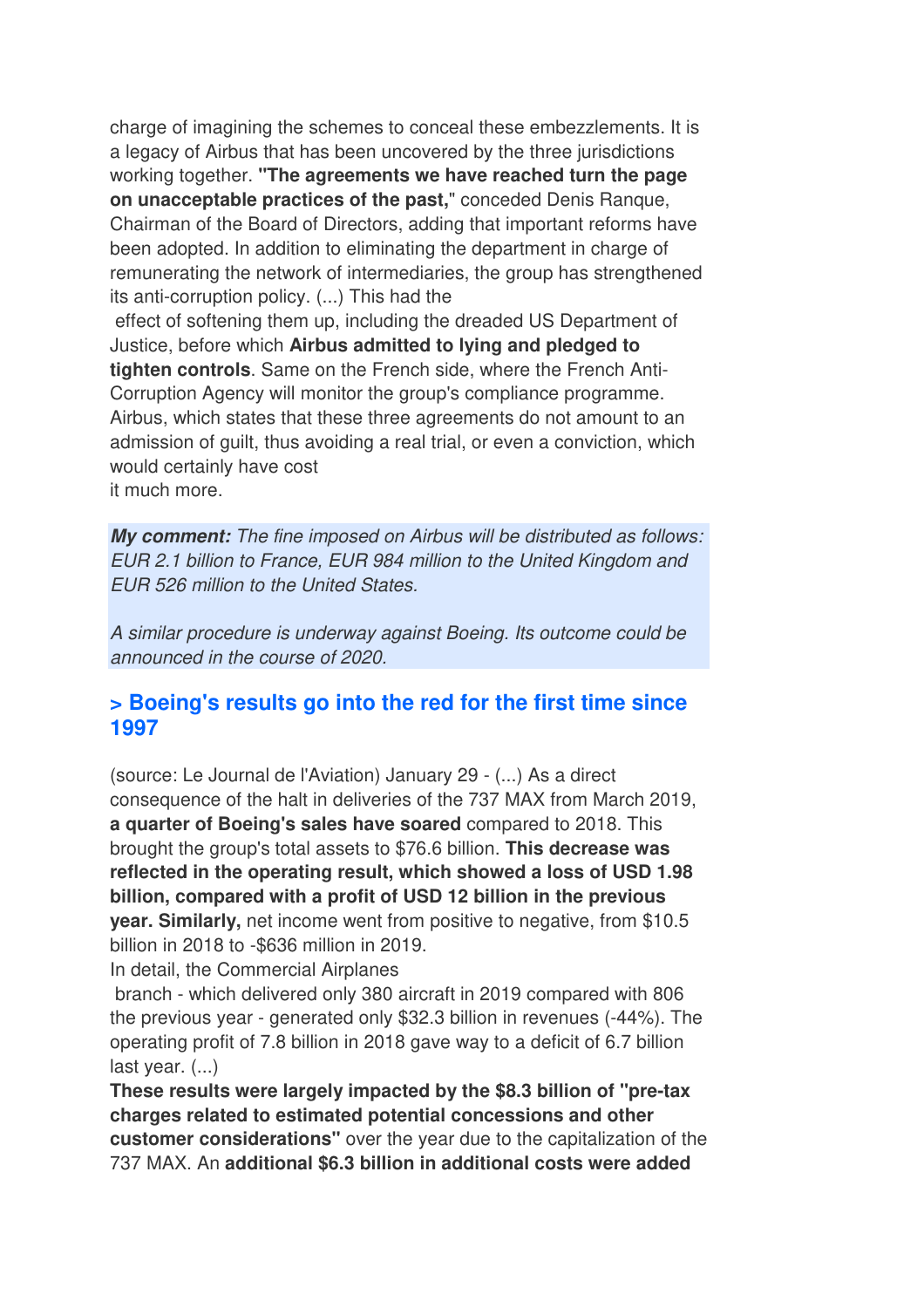**for the production of the 737s,** whose output increased from 52 aircraft per month to 42 in April. In spite of this decrease, the manufacturer is keeping about 400 aircraft in cockpits awaiting delivery. (...)

#### **Boeing expects "approximately \$4 billion of abnormal production costs to** be expensed as incurred, primarily **in 2020**.

**The Defense, Space & Security division stagnated** with sales of \$26.2 billion (-1%) despite significant deliveries of new and upgraded AH-64 Apache and KC-46A tankers. Its operating income, on the other hand, improved by 57% to USD 2.6 billion. This was despite a \$410 million charge for Nasa's Commercial Crew program, as Boeing suffered a half failure when it launched its first CST-100 Starliner (unmanned) CST-100 Starliner capsule in December.

**Boeing Global Services was the exception with an 8% increase in revenues** to \$18.5 billion. The division reported operating income of 2.7 billion, up 6%. (...)

**My comment:** *In a standard year, commercial aircraft represent only half of the US manufacturer's turnover.* 

*The other half is made up of military and space activities on the one hand and services on the other.* 

*This service division (Boeing Global Services) combines the traditional activities of parts management, aircraft modification and modernization, information processing and advanced data analysis. It is the only one on the rise in 2019.*

#### **> Brexit and airlines: what consequences?**

(source Radio France) 2 February - For the time being, **Brexit does not change anything for British airlines.** For a long time now, Brussels has been defining measures that allow airlines flying between the two sides of the Channel to maintain their flight schedules for nine months, on the date of the United Kingdom's exit from the European Union. (...) EasyJet has anticipated this exit from the Union as early as 2017 with the creation of a subsidiary, based in Austria, which enables it to operate all its flights within Europe or between a European destination and a third country other than the United Kingdom. (...) What **remains now is to find bilateral agreements, in the longer term, and to resolve the problem of the composition of the capital of British companies.**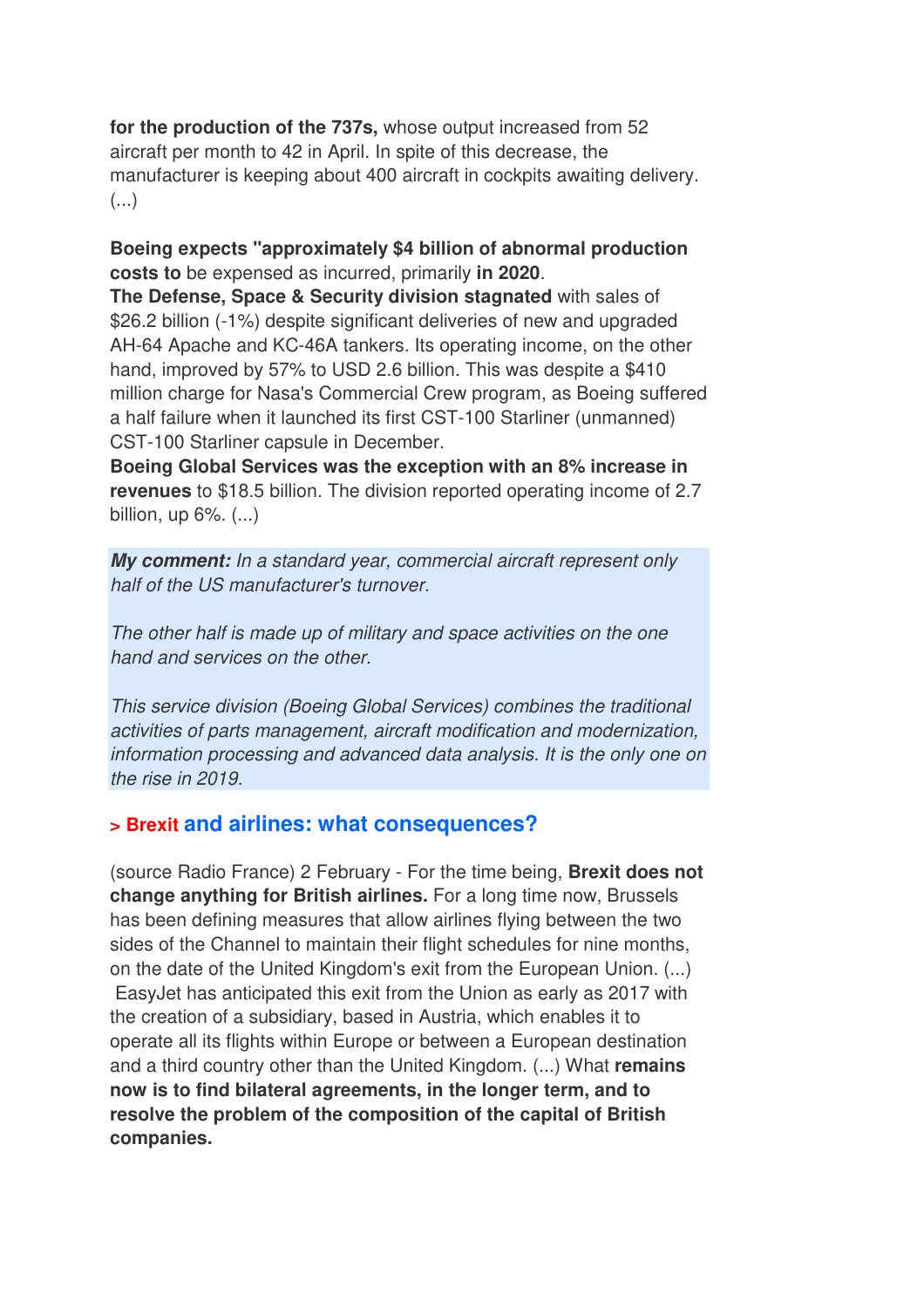The IAG group, for example, the parent company of British Airways, which owns Iberia, Vueling, will eventually have to 'Europeanise' its shareholding. British investors will reduce their shareholding below the 50% threshold. The same goes for Ryanair, and EasyJet. **No real change for passengers, however, as the UK is not part of the Schengen area,** which allows the free movement of persons and harmonises controls on travellers. (...)

The companies and the competent authorities therefore have nine months to find solutions to this Brexit.

**What may take a little longer will be regulations and safety**. The UK will choose between rebuilding its safety and regulatory measures (experts estimate that this could take up to 10 years) or joining the European Common Aviation Area under EASA as a third country member.

### **End of the press review**

#### **> Follow-up to the referendum on the privatisation of Aéroports de Paris**

The consultation procedure on the privatisation of the ADP group has been open since 13 June and will run until March 2020. It requires the signatures of 4.7 million voters to lead to a referendum on a shared initiative (RIP).

On the Internet, the consultation can be signed on the site referendum.interieur.gouv en

As of 3 February, the consultation had collected 1,086,000 signatures, or 23.02% of the signatures required.

**My comment:** *Since the one million signatures milestone was passed (early December) the number of signatures has been stagnating.*

#### **> My comment on the Air France-KLM share price evolution**

**The Air France-KLM share is at 8.48 euros at the close of trading on Monday 3 February. It is slightly up by +0.47%.** The luxury goods, air transport and hotel sectors are affected by information on the spread of the virus from China. Air-France-KLM is impacted by the freezing of